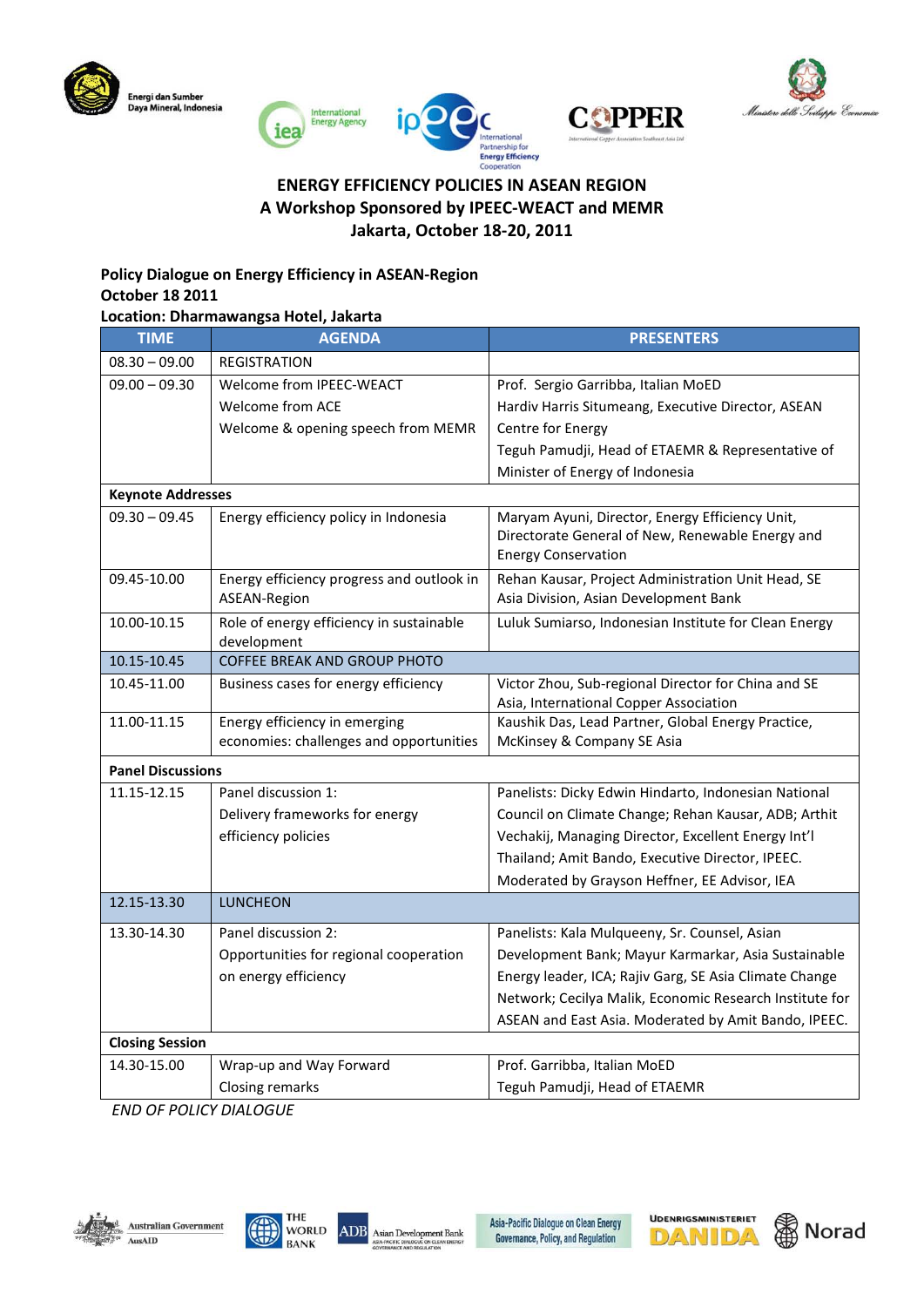





**COPPER** 



## **Workshop on energy efficiency policy capacity building in ASEAN-Region October 18-20 2011**

**Location: Dharmawangsa Hotel, Jakarta**

| Day 1: October 18, 2011                                                                                            |                                          |                                                        |
|--------------------------------------------------------------------------------------------------------------------|------------------------------------------|--------------------------------------------------------|
| <b>TIME</b>                                                                                                        | <b>AGENDA</b>                            | <b>REMARKS</b>                                         |
| 15.15-15.30                                                                                                        | COFFEE BREAK AND WORKSHOP REGISTRATION   |                                                        |
| 15.30-16.00                                                                                                        | Welcome by MEMR                          | Teguh Pamudji, Head of ETAEMR                          |
|                                                                                                                    | Introduction to the IPEEC-WEACT activity | Amit Bando, IPEEC                                      |
| SESSION I: Action Planning for energy efficiency. This opening session will introduce action planning concepts and |                                          |                                                        |
| their application in ASEAN region. Action planning is a versatile concept that officials and companies can use to  |                                          |                                                        |
| identify the steps needed to implement energy efficiency policies and programs.                                    |                                          |                                                        |
| 16.00-16.20                                                                                                        | Overview: action planning goals,         | Ron Benioff, Manager, International Programs, NREL     |
|                                                                                                                    | approaches, and examples                 |                                                        |
| 16.20-16.40                                                                                                        | Case Study: action planning in the EU    | Grayson Heffner, Senior Energy Efficiency Advisor, IEA |
| 16:40-17:00                                                                                                        | Energy efficiency action planning in     | Beni Suryadi, Project Officer, ASEAN Centre for Energy |
|                                                                                                                    | <b>ASEAN</b> region                      |                                                        |
| 17.00-18.00                                                                                                        | Group discussion: Cooperation on energy  | Moderators: Beni Suryadi, ACE and Ron Benioff, NREL    |
|                                                                                                                    | efficiency action planning in the region |                                                        |
| 19.00-22.00                                                                                                        | POLICY DIALOGUE GROUP DINNER             |                                                        |

| Day 2: October 19, 2011                                                                                                                                                                                                                                                                                                                                                                                                                         |                                                                                                               |                                                                                                                                                                                                                     |
|-------------------------------------------------------------------------------------------------------------------------------------------------------------------------------------------------------------------------------------------------------------------------------------------------------------------------------------------------------------------------------------------------------------------------------------------------|---------------------------------------------------------------------------------------------------------------|---------------------------------------------------------------------------------------------------------------------------------------------------------------------------------------------------------------------|
| <b>TIME</b>                                                                                                                                                                                                                                                                                                                                                                                                                                     | <b>AGENDA</b>                                                                                                 | <b>REMARKS</b>                                                                                                                                                                                                      |
| 08.30-09.00                                                                                                                                                                                                                                                                                                                                                                                                                                     | Registration                                                                                                  |                                                                                                                                                                                                                     |
| SESSION II: Energy Efficiency Financing. This module will describe the challenges facing energy efficiency<br>financing for project developers, financial institutions, development banks, and energy services companies<br>(ESCOs). Panelists will present proven practice for mobilizing energy efficiency project and program finance,<br>followed by an opportunity to discuss how these successes can be replicated throughout the region. |                                                                                                               |                                                                                                                                                                                                                     |
| $9.00 - 9.30$                                                                                                                                                                                                                                                                                                                                                                                                                                   | Overview: Overcoming energy efficiency<br>financing barriers in the region                                    | Dilip Limaye, ECO-Asia Super-ESCO project consultant                                                                                                                                                                |
| 9.30-10.45                                                                                                                                                                                                                                                                                                                                                                                                                                      | Panel discussion: Funding and financing<br>models for energy efficiency projects and<br>programmes            | Panelists: Amit Kumar, Assoc. Director, PWC India;<br>Rehan Kausar, SE Asia Division, ADB; Arthit Vechakij,<br>MD, Excellent Energy Int'l Thailand; Aldo Baietti, Lead<br>Infrastructure Specialist, The World Bank |
| 10.45-11.00                                                                                                                                                                                                                                                                                                                                                                                                                                     | <b>COFFEE BREAK</b>                                                                                           |                                                                                                                                                                                                                     |
| 11.00-12.00                                                                                                                                                                                                                                                                                                                                                                                                                                     | Group discussion: Opportunities for<br>ASEAN-Region cooperation on energy<br>efficiency funding and financing | Moderator: Dilip Limaye, ECO-Asia                                                                                                                                                                                   |
| 12.00-13.00                                                                                                                                                                                                                                                                                                                                                                                                                                     | <b>LUNCHEON</b>                                                                                               |                                                                                                                                                                                                                     |





Asia-Pacific Dialogue on Clean Energy Governance, Policy, and Regulation



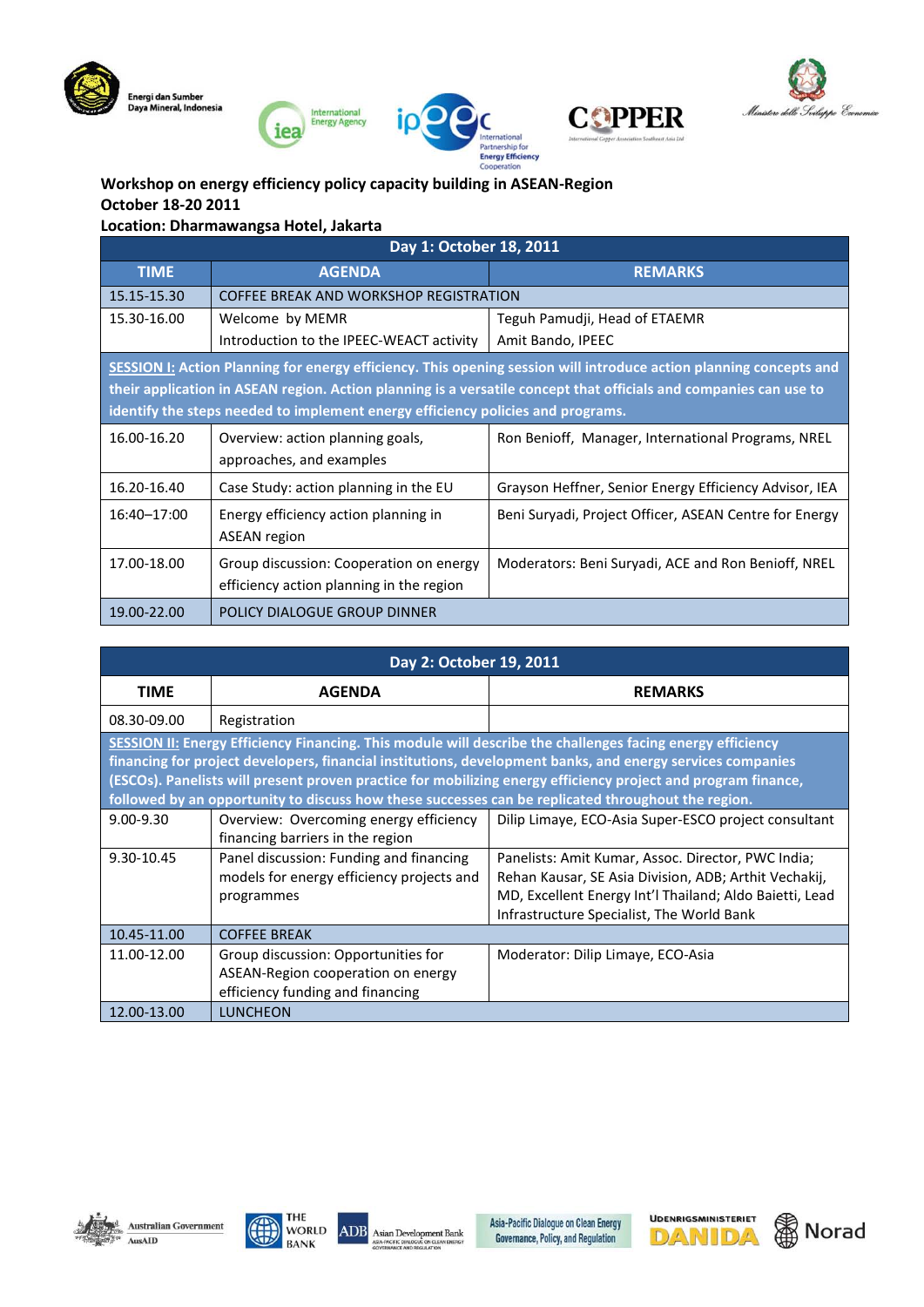









| Day 2: October 19, 2011                                                                                                                                                                                                                                                                                                                                                                                                                         |                                                                                               |                                                                                                                                                                                                                                                                  |
|-------------------------------------------------------------------------------------------------------------------------------------------------------------------------------------------------------------------------------------------------------------------------------------------------------------------------------------------------------------------------------------------------------------------------------------------------|-----------------------------------------------------------------------------------------------|------------------------------------------------------------------------------------------------------------------------------------------------------------------------------------------------------------------------------------------------------------------|
| SESSION III: Energy Efficiency Indicators for ASEAN Countries. Developing EE indicators is central to effective<br>energy efficiency policies. This module will use case studies to illustrate EE indicators already adopted in ASEAN,<br>and provide insights into data needs and data quality issues. The opportunities for regional cooperation on<br>developing EE indicators will be highlighted, beginning with the ACE/EE&C-SSN efforts. |                                                                                               |                                                                                                                                                                                                                                                                  |
| 13.00-13.30                                                                                                                                                                                                                                                                                                                                                                                                                                     | Overview: setting targets and monitoring<br>policies using energy efficiency indicators       | Nathalie Trudeau, IEA                                                                                                                                                                                                                                            |
| 13.30-14.30                                                                                                                                                                                                                                                                                                                                                                                                                                     | Panel discussion: progress on<br>establishing energy efficiency indicators<br>in ASEAN-Region | Panelists: Beni Suryadi, ACE; Ibu Indarti, DGNREEC;<br>Eliane Métreau, Project manager, Enerdata; Yoshida<br>Kazuhiko, Manager, International Dept., Energy<br>Conservation Center Japan; Cecilya Malik, Economic<br>Research Institute for ASEAN and East Asia. |
| 14.30-15.30                                                                                                                                                                                                                                                                                                                                                                                                                                     | Group discussion: ASEAN-Region<br>cooperation on EE indicators                                | Moderators: Nathalie Trudeau, IEA; Beni Suryadi, ACE                                                                                                                                                                                                             |
| 15.30-16.00                                                                                                                                                                                                                                                                                                                                                                                                                                     | <b>COFFEE BREAK</b>                                                                           |                                                                                                                                                                                                                                                                  |
| SESSION IV: Program Monitoring and Evaluation Tools. Most ASEAN nations have designed and implemented<br>energy efficiency (EE) policies. As these policies are implemented it is important to perform monitoring and<br>evaluation at the program level. This module will use ASEAN and IPEEC case studies and focus on practical<br>approaches to program monitoring and evaluation.                                                          |                                                                                               |                                                                                                                                                                                                                                                                  |
| 16.00-16.30                                                                                                                                                                                                                                                                                                                                                                                                                                     | Overview: program monitoring best<br>practice                                                 | Alessandro Federici, Italian ENEA                                                                                                                                                                                                                                |
| 16.30-17.30                                                                                                                                                                                                                                                                                                                                                                                                                                     | Panel discussion: Program monitoring<br>experience in ASEAN region                            | Panelists: Peter DuPont, Nexant; Ram Bhaskar, Head<br>of the Energy Efficiency Program Office, National<br>Environment Agency Singapore; Ron Benioff, NREL;<br>Nathalie Trudeau, IEA                                                                             |
| 17.30-18.30                                                                                                                                                                                                                                                                                                                                                                                                                                     | Group discussion: Developing regional<br>program monitoring guidelines                        | Moderator:<br>Grayson Heffner, IEA                                                                                                                                                                                                                               |
| <b>ADJOURN DAY 2</b>                                                                                                                                                                                                                                                                                                                                                                                                                            |                                                                                               |                                                                                                                                                                                                                                                                  |

| Day 3: October 20 2011                                                                                                                                                                                                                                                                                                                                                                                                                                        |                                                                                            |                                                                                                                                                                                                                                                                   |
|---------------------------------------------------------------------------------------------------------------------------------------------------------------------------------------------------------------------------------------------------------------------------------------------------------------------------------------------------------------------------------------------------------------------------------------------------------------|--------------------------------------------------------------------------------------------|-------------------------------------------------------------------------------------------------------------------------------------------------------------------------------------------------------------------------------------------------------------------|
| <b>TIME</b>                                                                                                                                                                                                                                                                                                                                                                                                                                                   | <b>AGENDA</b>                                                                              | <b>REMARKS</b>                                                                                                                                                                                                                                                    |
| <b>SESSION V:</b> Sustainable Urban Energy Policies and Programs for ASEAN Region. Cities account for over half of<br>energy use and GHG emissions in the ASEAN region. Governments and development banks are increasingly<br>looking to cities as the venue for developing and implementing sustainable development policies. This session<br>will present and discuss emerging new practices for sustainable development in the ASEAN region urban context. |                                                                                            |                                                                                                                                                                                                                                                                   |
| 09.00-9.30                                                                                                                                                                                                                                                                                                                                                                                                                                                    | Overview: Creating sustainable cities in<br>ASEAN region                                   | Maithili Iyer, Urban Energy Specialist, Energy &<br>Environment Division, LBL                                                                                                                                                                                     |
| 09.30-10.30                                                                                                                                                                                                                                                                                                                                                                                                                                                   | Panel discussion: Emerging practice for<br>sustainable urban energy in the ASEAN<br>region | Panelists: Dejan Ostojic, East Asia Pacific Energy<br>Sector Lead, World Bank; Ir. Tri Rismaharini, MT,<br>Mayor, Surabaya City (Invited); Rob Carr, Head of<br>Environment & Sustainability, Happold Consulting;<br>Rehan Kauser, Climate Change Specialist, ADB |
| 10.30-11.00                                                                                                                                                                                                                                                                                                                                                                                                                                                   | Group discussion: Cooperation on<br>sustainable urban energy for the region                | Moderators: Maithili Iyer and Rob Carr                                                                                                                                                                                                                            |
| 11.00-11.15                                                                                                                                                                                                                                                                                                                                                                                                                                                   | <b>COFFEE BREAK</b>                                                                        |                                                                                                                                                                                                                                                                   |







Asia-Pacific Dialogue on Clean Energy<br>Governance, Policy, and Regulation